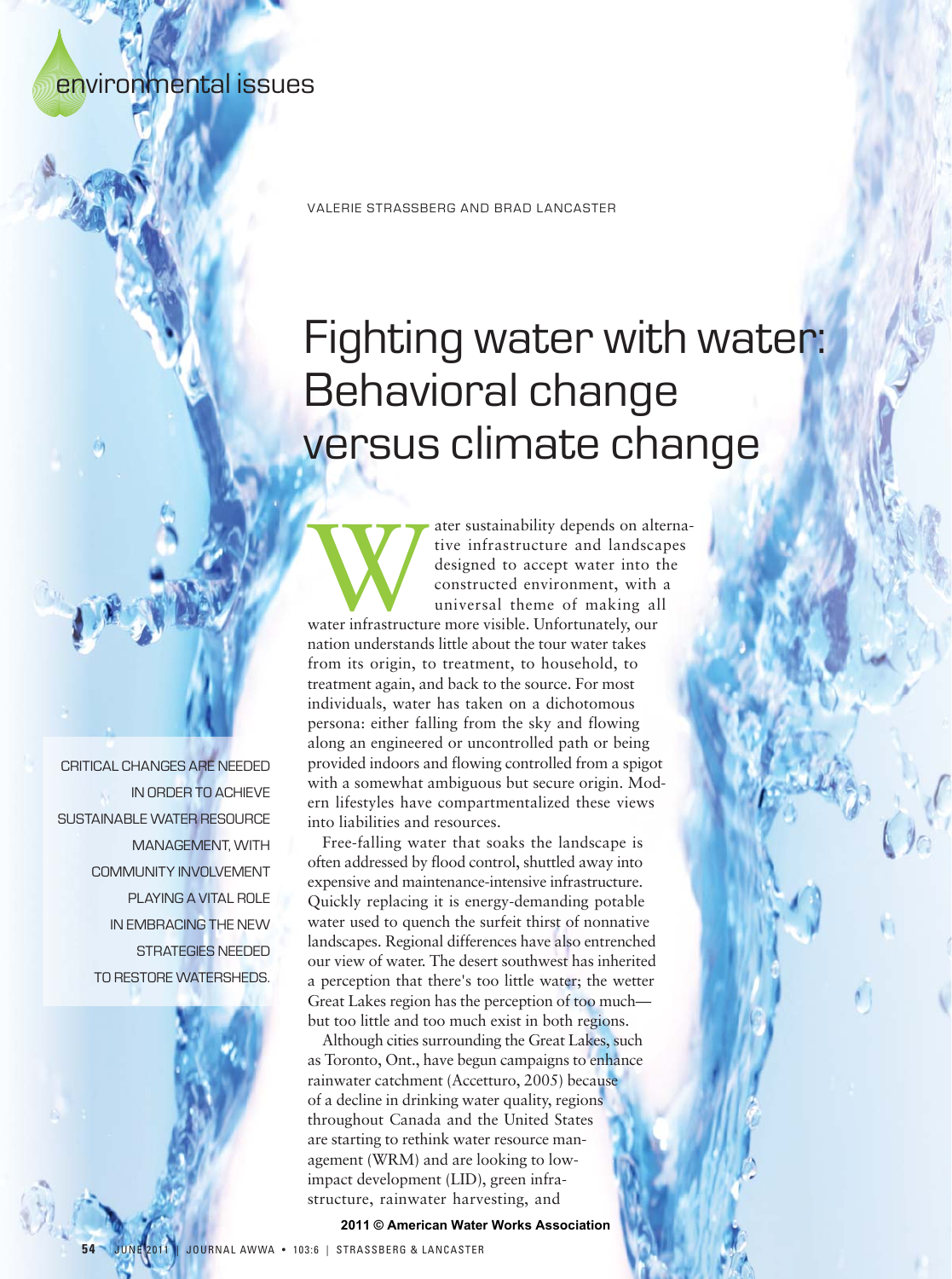graywater reuse as parts of a solution. With a heightening community awareness of WRM and LID, we can begin to manage water by slowing, spreading, and cycling more of its flow instead of paving, piping, and polluting it.

# **REFRESHING GENERATIONAL MEMORY**

Capturing and retaining water where it lands are not revolutionary ideas, but they have escaped our generational memory. Buried cisterns seem to litter the backyards of many homes built before the 1940s in midwestern neighbor-

hoods. They are often found during excavations, demolitions, and renovations and quickly discarded with the same unabashed excitement as finding an old landmine (Kibbel, 2009). Similar archaic structures can be found in sites around Tucson, Ariz., on old homesteads and in other areas that are off the water grid.

In the 1950s, major steps were taken to enhance public safety and improve public drinking water supply and stormwater management. In many parts of the United States, piped water systems had replaced large cisterns that provided much-needed protection against fire hazards. In addition, piped infrastructure was enhanced to support treated potable water distributed from emerging facilities. These changes were often complemented by a post-World War II motto of "bigger is better." By inflating the nation's ego, our consumerism was sparked: average home size, appliances, and cars all became larger. In response, streets were widened to accommodate larger domestic vehicles and even larger municipal nonporous vehicles such as compacting trash trucks and fire trucks. More development meant more pavement, which meant more runoff. To deal with this additional water, pipes and infrastructure were installed to intercept runoff and divert it away—sight unseen—to local waterways.

Chicago, Ill., residents have few reminders of the marshland that once burden on Chicago's combined sanitary and stormwater sewer system. Hidden below ground, the tunnels also reduce the frequency of raw sewage discharges into the Chicago River and connected waterways. Excess runoff is retained in the tunnels during a storm to avoid overwhelming the city's seven wastewater treatment

Capturing and retaining water where it lands are not revolutionary ideas, but they have escaped our generational memory.

lay beneath the present-day skyscrapers and dense urban corridors. When large rain storms hit the now-paved surfaces, runoff has nowhere to go. Since the 1970s, Chicago has been working to address these flooding and water quality issues through a 50-year tunnel and reservoir plan that consists of a complex 93-mile tunnel system up to 33 feet in diameter that is used to store runoff during rainstorms (Shore, 2011). This imperative storage helps lessen the plants and is later brought back to the surface through the use of energyintensive pumping.

Today, some of the measures implemented in that era have overshot the target and are doing more harm than good. The infrastructure designed to drain large-capacity events all too often drains all events, including the smaller more common ones. This is considered dehydration infrastructure. In Ann Arbor, Mich., stormwater management and its





**Adapted from Cahill Associates Environmental Consultants & JFNew Ecological Consultants, 2007**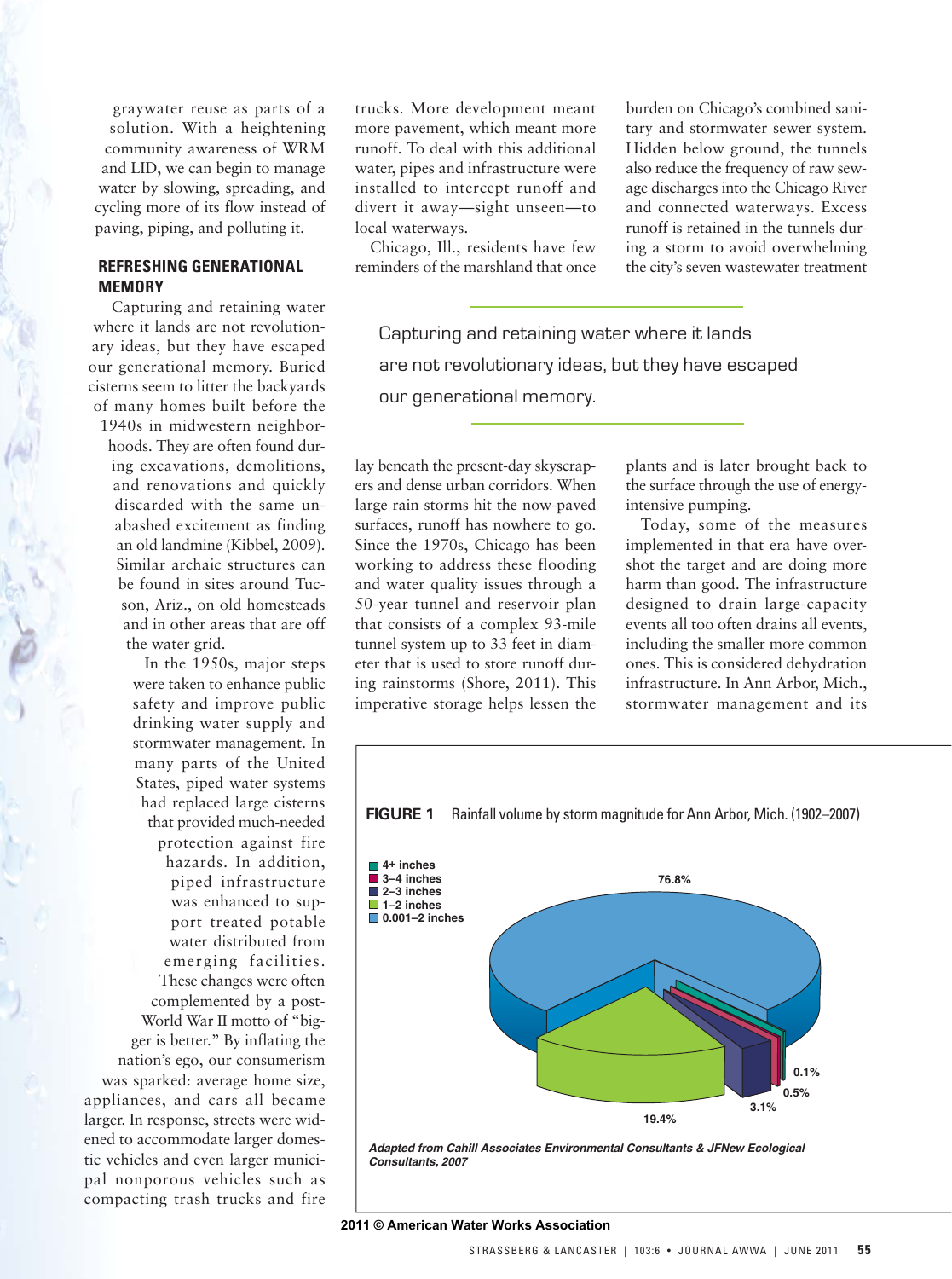related regulations were designed to target large storms, yet the frequency of these events is nominal (fewer than 20%), whereas smaller events (less than 1 inch of rainfall) occur more than 76% of the time (Figure 1; CAEC & JFNEC, 2007).

Historically, periods of rapid growth have had negative effects on WRM because of a rush to develop land and the need for public safety. The engineers, architects, technicians, and public service workers who provide water and sewer infrastructure must be expeditious in guaranteeing public health and safety. With hindsight, we can see that some of these hastily planned communities are the result of anxious anticipation instead of thoughtful preparation. Today the cost of resources needed for operating, maintaining, treating, and distributing water—along with the calamitous changes to microclimates from artificially shifting water from one area to another—has made WRM professionals begin to rethink their approach.

How could it be done differently? LID principles and designs provide solutions that not only increase public safety by reducing the view of water as a liability, but also ensure sustainability. LID solutions provide infrastructure that rather than draining all flow, drains only the overflow. Overflow from LID strategies allows us to harvest and use the smaller flow events farther up and throughout the watershed.

# **BITING THE HAND THAT WATERS US**

When comparing population growth, development, and water resources in the Midwest with those in the southwestern United States, Michigan can provide Arizona with great insight through lessons learned. The two states have traded places in that the growth that Michigan experienced in the first part of the twentieth century is now Arizona's burden to carry. Water resources and availability are vastly different, but they are equally constrained. Arizona may battle over western water rights and have a growing population and economy that will increase competition for water availability, but a half-century of paving and pollution has left Michigan battling to restore many of its degraded water resources.



**\*These communities' water demands are directly tied to population growth and supporting development (e.g., air-conditioning, retirement community projects).**

Michigan's population has remained nearly stagnant at approximately 10 million people for 30 years (US Census Bureau, 2009). However, this was not the case for the nearly 50 preceding years. Between 1920 and 1970, Michigan's population grew nearly 142% (US Census Bureau, 2009), from 3.6 million to more than 8.9 million. Much of this growth was fueled by the auto industry; the economy supported major expansions in the Detroit area and later led to the development of the surrounding suburbs (Figure 2). Providing natural resources such as water, food, and power during this "boom time" meant relying on Detroit's well-established infrastructure to support arterial utility lines farther and farther from the epicenter. The result was massive clear-cutting of trees for subdivisions, planting of nonnative invasive landscapes, 12,500 miles of pipe for water and sewer, and hundreds of miles of everwidening expressways for shuttling vehicles from the suburbs into the city (Cavanaugh, 2011).

Today, because of the economic crisis and progressive environmental movements, southeast Michigan is trying to revamp its concrete jungle to return some of the predevelopment viability to the land. This means daylighting streams, increasing rain gardens, and undertaking downspout disconnection to name a few. Many of these projects use LID to bring water back into the community's sight, but we have a long way to go to reconnect people with their water sources. The Detroit Water and Sewerage Department service area is more than 1,079 square miles and supplies 43% of Michigan's entire population with water and 35% of the population with wastewater treatment (DWSD, 2011). As a result, many customers live more than an hour's drive from the downtown Detroit and have no idea that their water originates from the Detroit River, rather than lakes, rivers, or streams in their own neighborhoods.

#### **2011 © American Water Works Association**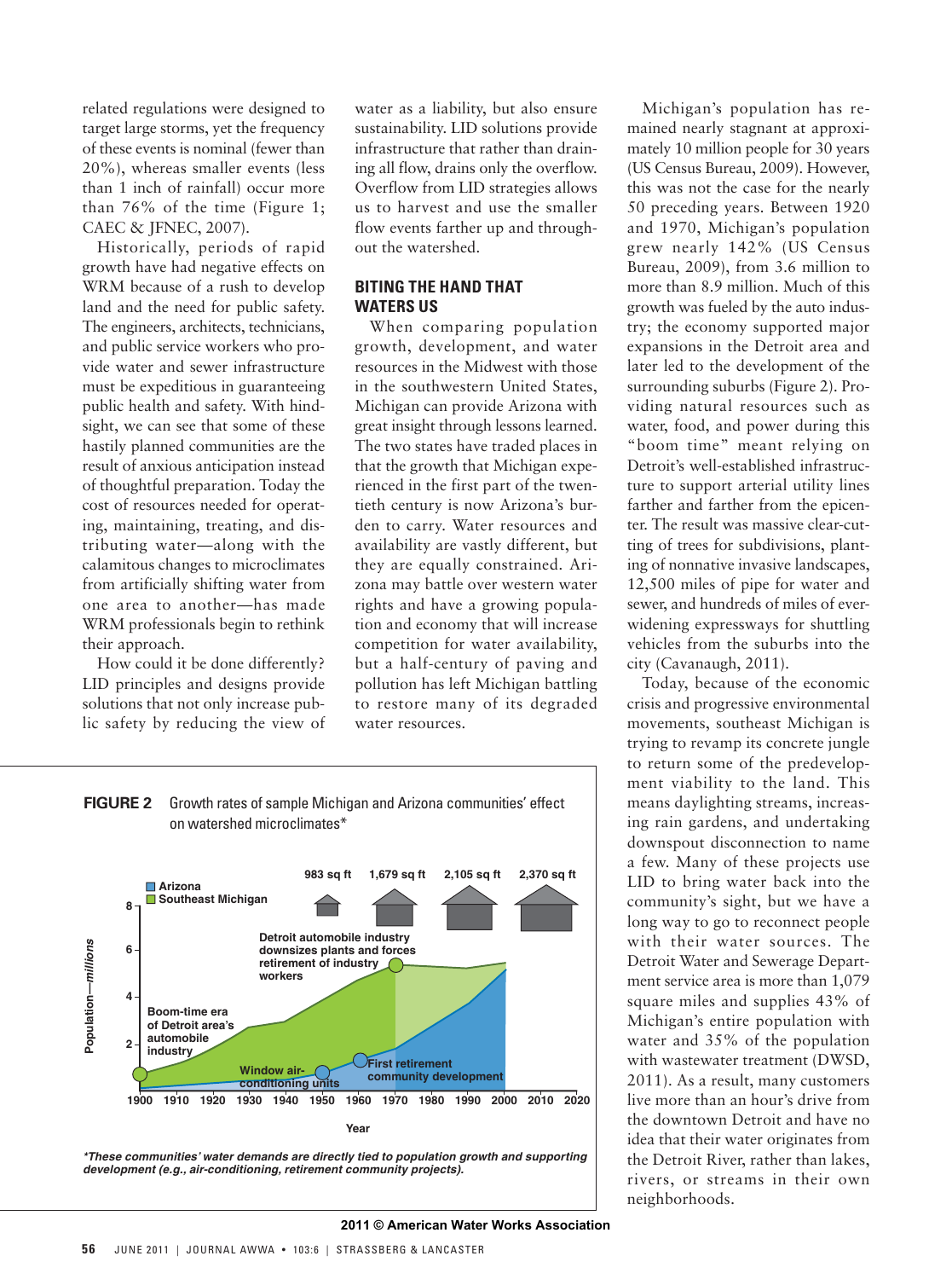Arizona, on the other hand, seems to be a depository for many of those who once lived in southeast Michigan (and other areas of the Midwest) and were looking for a change of climate in retirement. These snowbirds have been a large factor in Arizona's more than 294% population increase since the 1950s. This trend means that as Michigan's population began flatlining, Arizona saw its own boom time. Of the nearly 5.1 million people living in Arizona, the Tucson metropolitan area is home to approximately 16% of them (Pima Association of Governments, 2004), with its own urban density of roughly 2,500 people per square mile. This trend is only expected to increase, putting further constraint on local water resources.

To entice home buyers, Arizona communities have built homes that mimic the size, layout, and drainage schematics seen in planned communities in other areas of the country. Nonnative landscapes are mimicked by planting grasses and plants typically found in wetter regions. To support these unreasonably thirsty plants, elaborate (and leak-prone) irrigation systems are installed. Worse yet is the national reliance on irrigation systems for nearly all landscapes. Almost all single-family (small-scale) household lots in the United States are designed to drain nearly all nonpotable water (precipitation, air-conditioning condensate, and graywater) off site. This total drainage is then replaced by imported potable drinking water, the majority of which is ingested by landscapes, but not people. Nationally, 30–70% (70% for Southern California, Las Vegas, Nev., and Phoenix, Ariz.) of all treated domestic water used for irrigation. Designing systems that account for and use the water that naturally lands on a site could drastically reduce these percentages.

To counter the fervor of nonsensical water use and practices, we look to the meaningful "green" or LID engineering of the past. Around Tuc-

son there are many check dams, contour swales, and other earthworks created by the Civil Conservation Corps in the 1930s to slow, spread, and infiltrate water. These passive strategies capture water as close as possible to where it falls—within the soil rather than on top of the soil to reduce water loss to evaporation and deny mosquitoes the opportunity to flourish. That harvested water alone then sustains associated native absorbed in the absorbed in the<br>terrace above is slowly released for weeks after a storm. Because these small structures are created throughout the drainage system, as opposed to one large structure at the bottom, the entire drainbottom, the entire drain<br>age system benefits and overall flooding and ted throughout the drain-<br>ge system, as opposed to<br>ne large structure at the

Overflow from low-impact development strategies allows us to harvest and use the smaller flow events farther up in and throughout the watershed.

vegetation that in turn increases the rate of water infiltration while sheltering and strengthening the earthwork and creating wildlife habitat, erosion control, and even food production. Although there has been no maintenance of these structures since they were built, many still function.

In one drainage system of the dry Tucson Mountains, where many small check dams were constructed in the 1930s, water flows for weeks longer than elsewhere in the area. Check dams (none taller than 3 feet) enhance and build on the natural pattern of stepped pools in a mountain drainage area. Water pours over a dam into a pool of water deepened by another dam below. The pool of water diffuses the force of the falling water. Both dam and pool spread the water over a wider area of the drainage for more soil-to-water contact and more infiltration of water into the soil. More water is infiltrated quickly into the watershed to be more slowly released later. Terraces of soil and organic matter accumulate behind the check dams, creating porous "sand tanks" that rapidly infiltrate water and then slowly release it. In many instances, ephemeral seepage springs have appeared just below the check dams as the water rapidly

blowouts are re duced. Vegetation, such as native grasses, grows along the lingering water and soil moisture to create living sediment combs and sponges that further slow, spread, and sink the water—creating sink the water—creating<br>the conditions for still more plants to grow.

# **TAKING THE SOLUTIONS** TAKING THE SOL<br>TO THE STREETS

One solution to drainage problems<br>is to manage water is to manage water with water. We have with water. We have<br>seen the effectiveness of this approach in in the hills above Tucson, the hills above Tucson,<br>but how can we use this theory in a dense urban theory in a dense urban<br>setting? By peeling back the pavement and rethinking how we design developments, we can begin replacing traditionally engineered systems with LID solutions that provide enhanced ecosystems, greater flood control, im proved water mproved water g how we design develop-<br>ents, we can begin replac-<br>g traditionally engineered

#### **2011 © American Water Works Association**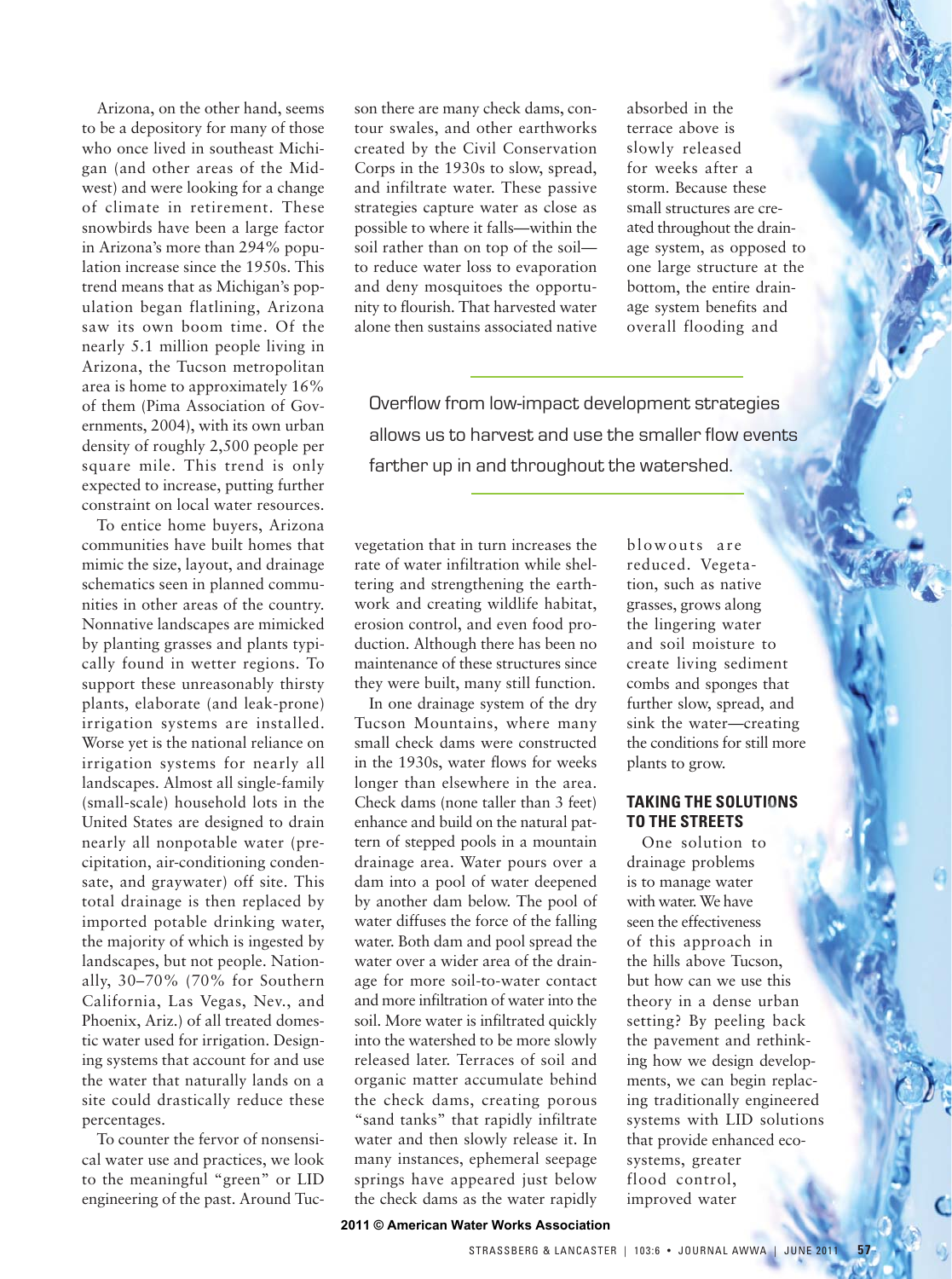quality, reduced heat island effects, and decreased carbon emissions. Rethinking street design and developments can have the largest effect on WRM. These solutions can be as simple as inserting curb cuts, creating bowl-like vegetated catchments in rights of way rather than mounded ones, and integrating rainwater catchment into irrigation design. Using such practices can be better defined as integrated WRM, which ensures that social, economic, environmental, and technical dimensions are taken into account in the management and development of water resources (Biswas, 2004). Promoting this process can be difficult because it means cross-sector communication and integration. Whether communicating with government organizations, the private sector, or both, a high level of coordination and cooperation is required to develop integrated plans, projects, and management. Yet the results can yield sustainable outcomes that outweigh the inputs in the form of future c o m m u n i t y satisfaction and

far exceed the individual water elements.

**Ann Arbor's solution.** The city of Ann Arbor recently took on a challenge to review its own effects on stormwater by using geographic information system software to estimate what portion of total impervious surface area was the result of street cover. The answer was astounding: Ann Arbor public rights of way contain 2.9 square miles of impervious surface area, which is equivalent to 26% of the city's total impervious surface area. Remarkably, if a quarter of the streets are the primary conduit of stormwater through directly connected pipes and infrastructure, then, according coordinator, engineering department, and the city technicians that conduct street sweeping, snow removal, and maintenance. Ann Arbor staff has acknowledged the level of effort necessary, but has an equal recognition of the importance and the long-term

One solution to drainage problems is to manage water with water by slowing, spreading, and cycling more of its flow instead of paving, piping, and polluting it.

to a study by Roger Bannerman at the Wisconsin Department of Natural Resources, they relate to approximately 54% of the runoff (Hancock, 2010). The magnitude of these findings has led Ann Arbor to create its Green Streets Initiative. The objective is to overhaul the engineering design standards for public streets and encourage street designs that use porous pavement and green infrastructure methods for managing stormwater runoff as the new standard rather than an experimental alternative.

Ann Arbor will coordinate efforts with the Southeast Michigan Council of Governments (SEMCOG) in its process of creating the *Great Lakes Green Streets Guidebook*, which is funded through the Great Lakes Restoration Initiative. The guidebook will consist of regional and statewide green streets project elements, including locations, sample designs, green infrastructure selection criteria, and cost information. It will also outline a step-by-step process for integrating green infrastructure into new road projects and road maintenance activities. Development of the guidebook is the result of SEMCOG's experience in creating the State of Michigan Low Impact Development manual used by communities across Michigan and the United States.

Bringing Ann Arbor's program to fruition will require close communication among the city's stormwater effects such a program could have on the environment, economics, and total community health.

**Chicago's solution.** By studying current and past projects, it is clear that long-term benefits to a community are inherently greater when systems are designed to accommodate the natural environment rather than transform it. By decreasing the materials for infrastructure and maintenance, using native vegetation that requires less water, and developing land for "run-on" instead of runoff, energy reduction and environmental improvements can be substantial. For example, if Chicago were to replace half a square mile (0.25% of the city's total area) of pavement with an integrated porous pavement and infiltration basin system, it could prevent 556 million gallons of water from flowing into the tunnel and reservoir system annually, thereby avoiding pumping and treatment for that water. If that same volume was incorporated into the irrigation schematic for urban street trees, planter boxes, or rain gardens, the total annual avoided energy in both water and wastewater treatment could reduce carbon emissions by approximately 2,300 million tons (valuebased 2008 rainfall data for the city of Chicago).

**Tucson's solution.** The 28-home Milagro cohousing development in Tucson is another example of integrated WRM. There are no conven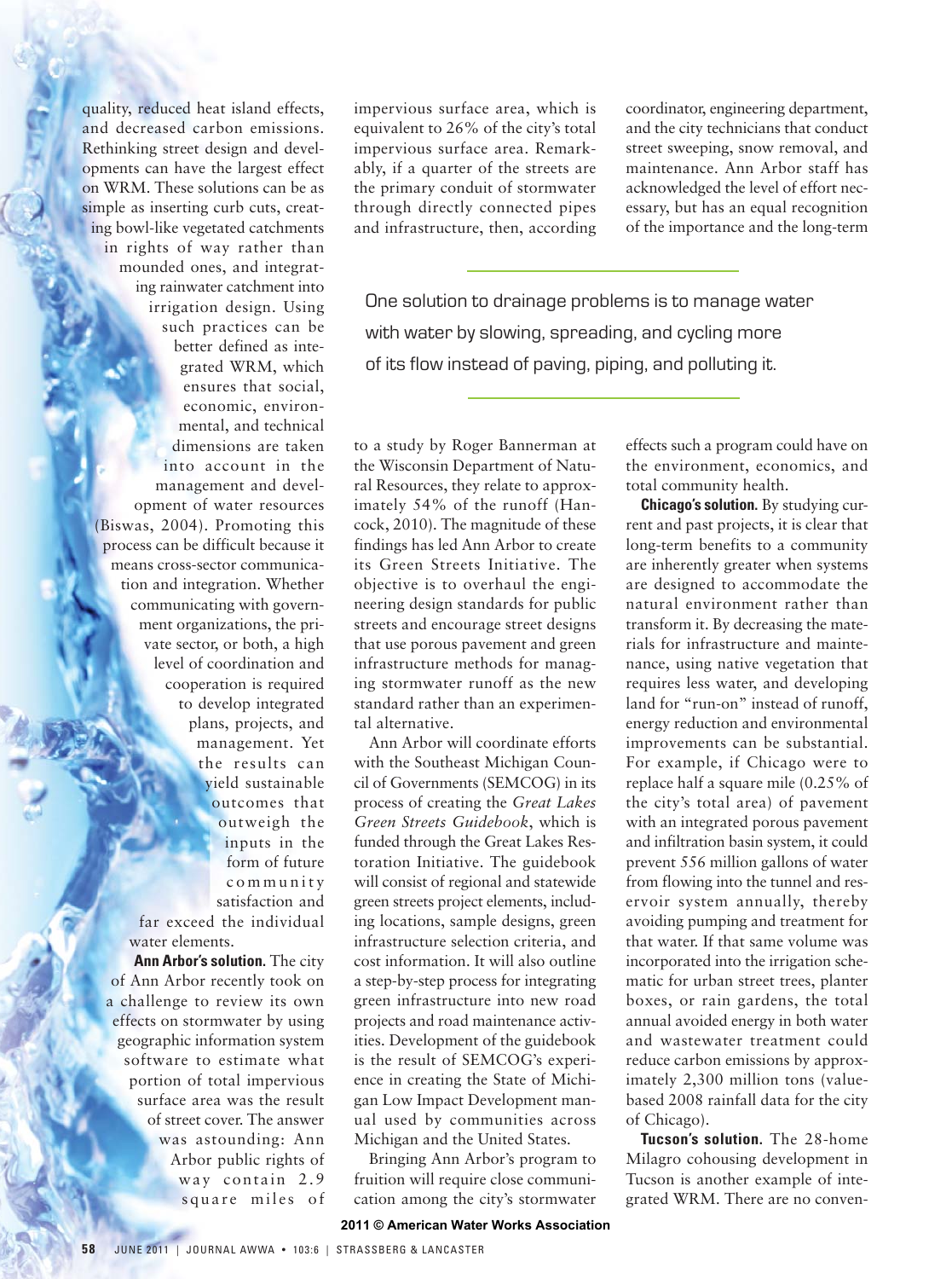tional detention or retention basins at the bottom of the site or any storm drains because there is no runoff. All rooftops drain to the landscape, which is made up of dozens of 18-inch-deep mulched and vegetated infiltration basins or rain gardens from the top of the site all the way to the bottom. A meandering raised footpath separates and drains its runoff into these basins.

By capturing all rainfall and runoff from adjoining hardscapes, and thereby increasing the catchment area of the rain gardens by almost three times, the available rainfall for these gardens has nearly tripled from an annual average of 12 inches to 30 inches, increasing the size of the associated passively cooling shade trees many of them food-producing. The cumulative storage capacity of these rain gardens exceeds a conventional stormwater system's capacity by 10 times, resulting in a superior flood control strategy that doubles as the foundation of a water-sustainable landscape irrigated only by passively harvested rainwater and recycled onsite wastewater. No potable water is needed for irrigation.

When Milagro was designed, graywater harvesting was illegal in Arizona, so a constructed wetlands was placed at the bottom of the site to treat all the wastewater—graywater and blackwater combined, which after treatment is then pumped and distributed subsurface into the common landscape. With the legalization of graywater harvesting and reuse in the state in 2001, graywater can be directed straight to the landscape via gravity—no pumps, no tanks, and far less pipe. Thus, in times of rain, the sunken, mulched, vegetated basins of the rain gardens rapidly and passively soak up the rain. In times of no rain, the rain gardens can become graywater gardens, rapidly and passively soaking up graywater.

These solutions strengthen our communities, better enabling them to buffer and endure extremes. As they are typically conceived and constructed, communities' infrastructures too rapidly drain water, nutrients, and energy out of the system. This increases flooding, drought, energy consumption, costs, and climate change, while decreasing the natural carrying capacity of the land and community.

# **SLOWING THE FIRE**

Climate change is neither a future phenomenon nor a recent condition; the sparks that began anthropogenic climate changes were lit more than a century ago. Rather, it is our modern scientific understanding of nature that has allowed us to realize and quantify the effects of our actions on the climate more accurately. WRM can be tied to climate change in three ways: alterations of the natural ecosystem, increased reliance on engineered infrastructure, and a reliance on imported resources rather than local ones. A prime example of this issue can be found in Los Angeles, Calif.

Because Los Angeles has so much excess pavement, rainwater from a 100-year storm would rush off those sealed surfaces, flooding the Los Angeles River and spreading into neighboring cities instead of seeping into the ground. Because all of this stormwater is essentially wasted, Los Angeles must import a large amount of water by piping it across the mountains, which requires vast amounts of energy and displaces water from one area to another. Because of Los Angeles's modern systems, local resources are driven out, thereby increasing the necessity to import others. This water quandary also translates into major energy demands. Although all areas of the United States supply and use energy for treating water, California has been tracking its use the closest. Why? Because Southern California has some of the highest demands nationally but the lowest local supply. As a result, there is heightened interest in tracking energy and economic budgets for water. In Southern California, the energy intensity of the water supply

system is four times greater than the national average. The Los Angeles water system uses an average of 7,770 kW/million gallons to supply water to nearly 16 million people living in and around the city, further adding to climate change emissions (Wilkinson, 2007).

# **MAKING THE SEEDS OF SOLUTIONS GROW**

"Plant the rain before you plant the trees, because without water they will not grow." This was the primary lesson taught by an African water harvester who taught himself how to sustainably harvest and enhance local resources to turn eroding, flood-producing wastelands into relatively spongelike, flood-averting oases.

Similar rain and tree plantings are occurring throughout Tucson and elsewhere in the Southwest, stimulated by changes in laws legalizing stormwater-harvesting street curb cuts and earthworks. Tucson has also mandated that all new commercial landscapes need to provide at least 50% of their irrigation needs with harvested rainwater, which can be done with inexpensive passive earthworks. Thus parking lots, as with streets, are becoming another onsite source of runoff transformed into "run on" or "sink in." In new home landscapes, it is also becoming easier to use graywater because all new homes in Tucson must install graywater-harvesting stubouts, which are sections of pipe in the wall and floor through which homeowners can easily direct the graywater to the landscape if wanted.

In the same way, Ann Arbor passed a new residential stormwater ordinance that took effect Mar. 1, 2010 (City of Ann Arbor, 2011), which mandates that all residents adding impervious surface area (e.g., home additions, patios, driveways) of 200 square feet or greater are required to offset their stormwater effects by adding green infrastructure treatments such as rain barrels, rain gardens, or porous pavement. The features must be sized to contain the

#### **2011 © American Water Works Association**